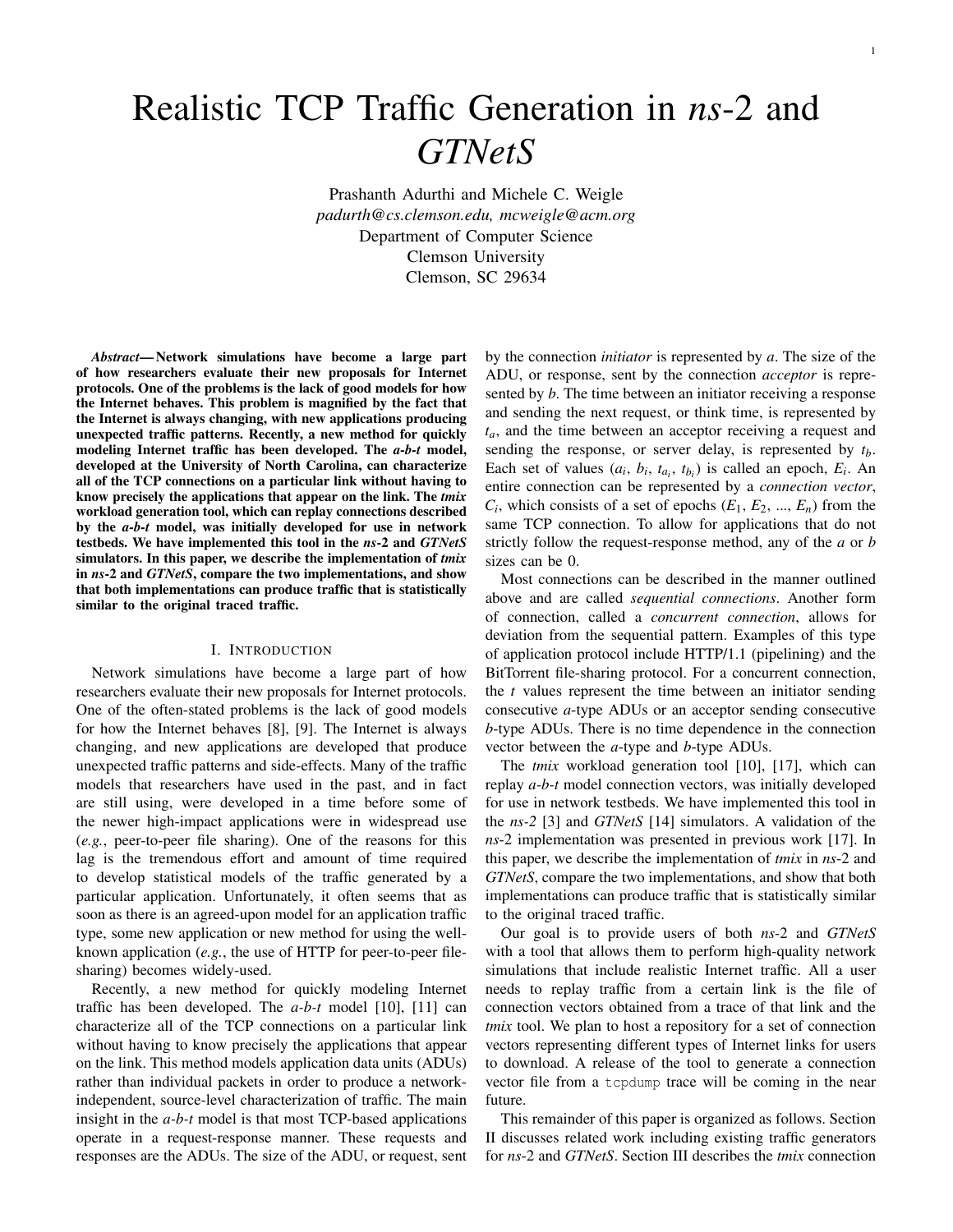vector file format, as well as changes we have made to the format. Section IV discusses the actual implementation of *tmix* in both *ns*-2 and *GTNetS*. Section V discusses our validation of the implementation of *tmix*, and we conclude with a summary and future directions in Section VI.

# II. RELATED WORK

There are several existing traffic generators either built-in to or externally contributed to *ns*-2. One of the first to be included in *ns*-2 was the *WebTraf* module, based on the work of Feldmann *et al.* [7]. This work models application-specific characteristics of HTTP traffic such as request size, response size, user think time, objects per page, inter-object time, *etc.* Each characteristic is driven by a random variable distribution, the parameters of which were derived from analyzing packet traces.

The *RAMP* tool [12], also included in *ns*-2, can take a tcpdump trace and generate cumulative distribution functions (CDFs) that describe FTP transfers and web traffic. These empirical CDFs can then be used to generate traffic.

A newer traffic generator recently added to *ns*-2 is the *PackMime-HTTP* module. This generator is based on a web traffic model developed at Bell Labs [5] which includes persistent HTTP connections. This connection-based model was developed from and validated against a large packet trace collected in 2000.

One externally contributed module is *nsweb* [15]. This is an extension of the well-known SURGE web traffic model [2] and includes both pipelining and persistent connections.

The *GTNetS* simulator has built-in web server and web browser applications based on the Mah web traffic model [13], but to our knowledge, there have been no other TCP traffic generators contributed to *GTNetS*.

Although there are existing web traffic generators for network simulators, there is no tool for generating realistic, application-independent mixes of all TCP traffic on a link, including email, FTP transfers, web browsing, and peer-topeer file sharing.

## III. *Tmix* CONNECTION VECTOR FORMAT

The *a-b-t* model describes each connection in a trace as a *connection vector*. A connection vector consists of the set of ADUs sent by both the initiator and acceptor sides of the connection and the time delays between each side receiving the data from the other side and sending its own data. In addition to these values, the connection vector also specifies other characteristics of the connection, including connection start time, the window sizes of the initiator and the acceptor, the minimum RTT that the packets experienced, and the loss rate of that connection. A file of connection vectors is read in by the *tmix* tool and used to generate the corresponding traffic.

## *A. Original Connection Vector Format*

Examples of the original format of connection vectors as described in [17] are shown in Figures 1 and 2. Figure 1 shows a sequential connection vector, while Figure 2 shows a concurrent connection vector. Sequential and concurrent

| # send and then sends FIN | SEO 6851 1 21217 555382 # starts at 6.851 ms<br>w 64800 6432<br>r 1176194<br>1 0.000000 0.000000<br>> 245<br>t 51257<br>< 510<br>t 6304943 | # win sz (bytes): init acc<br># min RTT (us)<br># loss: init->acc acc->init<br># init sends 245 bytes<br># acc waits 51 ms after recv<br># acc sends 510 bytes<br># init waits 6.3 sec after |
|---------------------------|--------------------------------------------------------------------------------------------------------------------------------------------|----------------------------------------------------------------------------------------------------------------------------------------------------------------------------------------------|
|                           |                                                                                                                                            |                                                                                                                                                                                              |

Fig. 1. Sequential Connection Vector Example. In the comments, we abbreviate the initiator as init and the acceptor as acc.

| CONC 1429381 2 2 26876 793318 # starts at 1.4 s<br>w 65535 5840<br>r 36556 | # win sz (bytes)<br># min RTT |
|----------------------------------------------------------------------------|-------------------------------|
| 1 0.000000 0.000000                                                        | # loss rate                   |
|                                                                            |                               |
| c > 2.2.2                                                                  | # init sends 222 bytes        |
| t > 62436302                                                               | # init waits 62 sec           |
| c< 726                                                                     | # acc sends 726 bytes         |
| t < 62400173                                                               | # acc waits 62 sec            |
| c > 16                                                                     | # init sends 16 bytes         |
| t > 725                                                                    | # init waits 725 us           |
|                                                                            | and then sends FIN            |
| c<84                                                                       | # acc sends 84 bytes          |
| t < 130                                                                    | # acc waits 130 us            |
|                                                                            | # and then sends FIN          |
|                                                                            |                               |

Fig. 2. Concurrent Connection Vector Example. In the comments, we abbreviate the initiator as init and the acceptor as acc.

connection vectors are differentiated by the starting string in the first line: SEQ for a sequential connection and CONC for a concurrent connection. The second line in each, starting with w gives the window sizes of the initiator and acceptor, respectively, in bytes. The third line starting with  $r$  gives the minimum RTT in microseconds between the initiator and acceptor. The fourth line, starting with l, shows the loss rates involved in each direction of the connection. The remaining lines in the connection vector show the ADU exchanges.

In the sequential connection vectors, the ADUs are shown in increasing order by the times at which they are sent. The lines starting with  $>$  show the sizes of the *a*-type ADUs sent by the initiator to the acceptor, and the lines starting with  $\lt$ show the sizes of the *b*-type ADUs sent by the acceptor to the initiator. Note that there is a time dependency in case of sequential connection vectors. One side of the connection is dependent on the other side of the connection sending it an ADU.

In case of sequential connections, the line containing  $t$  can appear in any of the following four scenarios:

- 1) After a line beginning with  $>$  and before a line beginning with  $\lt$ .
- 2) After a line beginning with  $\langle$  and before a line beginning with  $>$ .
- 3) At the end of the connection vector, after a line beginning with  $>$ .
- 4) At the end of the connection vector, after a line begin-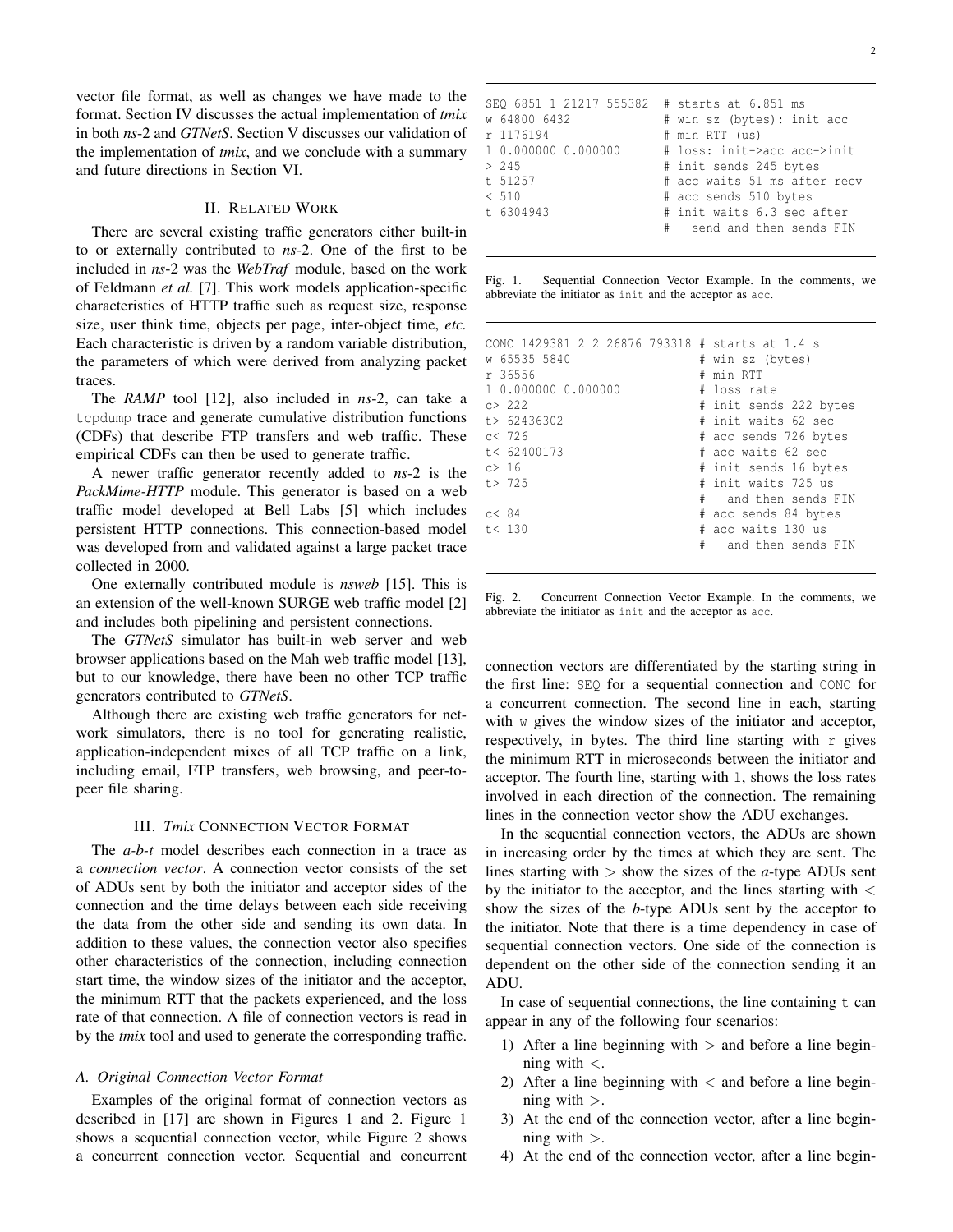ning with  $\lt$ .

Depending on its placement, the semantics associated with the t value change. In case 1, t denotes the amount of time the acceptor has to wait after receiving an ADU from initiator before it can send its next ADU. In case 2, the t denotes the amount of time the initiator has to wait after receiving an ADU from acceptor before it can send its next ADU. In case 3, the t denotes the time the initiator has to wait after sending its last ADU and before closing the connection. In case 4, the t denotes the time that the acceptor has to wait after sending its last ADU and before closing the connection.

For concurrent connection vectors, lines starting with  $c$ indicate the bytes sent by the initiator (*a*-type ADUs), and lines starting with  $c <$  indicate the bytes sent by the acceptor ( $b$ -type ADUs). Lines starting with  $t$  indicate the time the initiator waits before sending the next ADU (or sending the FIN, if the last ADU has been sent). Likewise with lines beginning with  $t <$  and the acceptor. Note that there is no time dependence between the initiator and acceptor in case of a concurrent connection vector. The waiting times are between consecutive sends and are not dependent upon receiving an ADU from the other side.

#### *B. Alternate Connection Vector Format*

The multiple possible interpretations of the t value with sequential connections requires us to keep a record of what has been read before the t value is read. This makes parsing the connection vector file tedious. Also, because of the difference between the sequential and concurrent connection semantics, they have to be dealt separately while programming the module. To avoid this and to make programming the module easier, we have modified the connection vector format into an alternate format.

The basic idea behind converting the original connection vector format is that in the case of sequential connection vectors, there really exist two times associated with the initiator or acceptor while sending an ADU to the other side:

- 1) The amount of time the initiator/acceptor has to wait before sending the next ADU after sending its previous ADU (*send wait time*).
- 2) The amount of time the initiator/acceptor has to wait before sending the next ADU after receiving an ADU from the other side (*recv wait time*).

Note that only one of the above two values is used by an initiator/acceptor while sending its ADU to the other side, *i.e.*, the initiator/acceptor schedules sending its next ADU with respect to the event of receiving a ADU from the other side or with respect to the event of sending a previous ADU. The initiator/acceptor does not use both of these values at the same time, so in the new format one of these values is always set to 0. Also note that at the beginning of the connection, the side sending the first ADU will have both *send wait time* and *recv\_wait\_time* set to 0. In case of the t values appearing at the end of a connection vector in the original format, we introduce a dummy ADU with size 0 to represent the FIN that will be sent by the initiator/acceptor that sends the last ADU.

Fig. 3. Alternate Sequential Connection Vector Example. In the comments, we abbreviate the initiator as init and the acceptor as acc.

Fig. 4. Alternate Concurrent Connection Vector Example. In the comments, we abbreviate the initiator as init and the acceptor as acc.

This same alternate representation can be used for concurrent connection vectors also. But because there is no time dependence between the sides of the connection, each side schedules sending its next ADU with respect to time at which it sent its last ADU. Therefore, in case of concurrent connection vectors, *recv wait time* is not applicable and is always set to 0. Also, in case of concurrent connection vectors, both the sides start sending their messages at the same time.

We keep the header lines of the connection vectors (those containing the start time, window size, RTT, and loss rates) in the same format as the original, except that we replace SEQ with S and CONC with C. Lines beginning with I denote actions for the initiator, and lines beginning with A show actions for the acceptor. The remaining format of these lines is send\_wait\_time recv\_wait\_time bytes. Figures 3 and 4 show the alternate connection vector format corresponding to the sequential and concurrent connections shown in Figures 1 and 2, respectively.

With this new connection vector format, sequential and concurrent connections can be handled uniformly. Parsing the file is made easier as the problem with the t value in the original format is eliminated. Instead of changing the original tool that creates connection vectors from tcpdump traces, we wrote a simple Perl script to convert the original *tmix* connection vector format to this new format.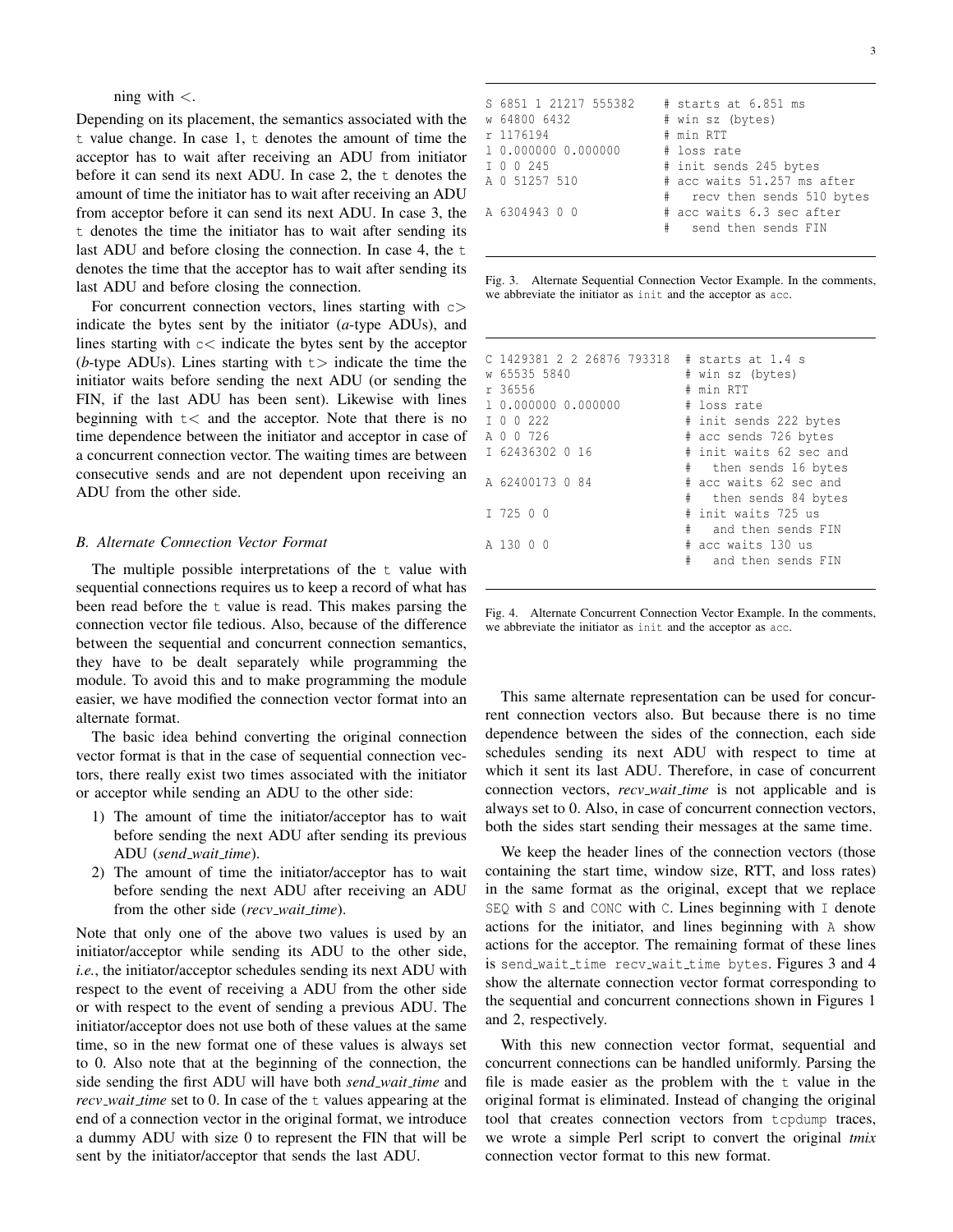#### IV. IMPLEMENTATION OF *tmix*

The implementation of *tmix* in both *ns*-2 and *GTNetS* is divided into two parts: *tmix-end* and *tmix-net*. The module *tmix-end* implements the work of the end systems in sending ADUs into the network, and the *tmix-net* module implements the network part of the traffic generation (*i.e.*, delays and losses).

In *ns*-2, *tmix-end* is based on the implementation of *PackMime-HTTP* [4], [5], and *tmix-net* is based on the implementation of *DelayBox* [5], [16]. Both *PackMime-HTTP* and *DelayBox* are now included as a standard part of *ns*-2, and further documentation is available in the *ns*-2 Manual [6].

We will first describe the general implementations of *tmixend* and *tmix-net* (which are also described in our previous work [17]), and then follow with differences between *ns*-2 and *GTNetS* and how they affect the *tmix* implementations. Additional details of both implementations are available in [1].

## *A. tmix-end*

The *tmix-end* module controls all of the activities of a set of initiators and acceptors. There are two nodes associated with each *tmix-end* instance – one representing a set of initiators and another representing a set of acceptors. These nodes are typically on different sides of the network from each other.

*tmix-end* reads the description of connections from a specified connection vector file, the format of which was described earlier. For each connection described in the file, *tmix-end* maintains a list of ADUs and their associated times (*i.e.*, the *send wait time* and the *recv wait time*) for the initiator and a separate list for the acceptor. These two lists are associated with a single connection. This connection is also described by the start time of the connection, a unique ID present in the connection vector file, and the maximum TCP window sizes for the initiator and acceptor. Once the initiator and acceptor have a TCP connection established, transfer of ADUs proceeds according to the connection vector. Once all the connections described in the file have completed, *tmix-end* ends the simulation.

New connections are started according to the connection start time. The *tmix-end* module sets the appropriate window sizes for both the initiator and acceptor. The remaining operation of *tmix-end* depends upon whether the connection vector describes a sequential or concurrent connection. In sequential connections, the initiator sends *a*-type ADUs ("requests") that the acceptor "responds to" with a *b*-type ADU. No pipelining of requests is used. In concurrent connections, the initiator uses pipelining to send multiple *a*-type ADUs without waiting for a response from the acceptor.

For sequential connections, the initiator uses the connection's *a* sizes, while the acceptor uses the connections *b* sizes. In most cases, both the initiator and acceptor use the *recv wait time*. This time represents the think time for the initiator and the server delay time for the acceptor. The initiator first sends an *a*-type ADU. Once the acceptor receives an *a*type ADU, it waits for the time specified in *recv wait time* and then sends the next *b*-type ADU in the list. When the acceptor receives the *b*-type ADU, it waits for the *recv wait time* and then sends the next *a*-type ADU. If the size of the next ADU to send is 0, the node sends a FIN to close the connection.

In the case of concurrent connections, each side (acceptor or initiator) is scheduled independently. The initiator sends its *a*-type ADUs according to the schedule given, waiting for its *send wait time* before sending a new *a*-type ADU. The acceptor sends its *b*-type ADUs according to its schedule, waiting for its *send wait time* before sending a new *b*-type ADU. The acceptor no longer waits to receive an *a*-type ADU before sending a response, and the initiator no longer waits to receive a *b*-type ADU before sending the next *a*-type ADU. The side sending the last ADU will send the FIN to close the connection.

#### *B. tmix-net*

The *tmix-net* module allows a user to create per-flow delays and losses. The delay and loss rates for each connection are contained in the connection vector. A *tmix-net* node should be placed in the network between the initiator and acceptor nodes used by *tmix-end*.

Upon startup, the *tmix-net* module reads each connection's ID, source, destination, RTT, and loss rate from the connection vector file into a table. When a packet is received, *tmixnet* looks up the connection ID, source, and destination in the table to find the appropriate delay and loss values. Any variations in delays between packets in the same flow are due only to network effects. This allows each TCP connection in the experiment to have a different minimum RTT. There is a separate queue for each connection, so the connection's packets stay in order while they are being delayed. Packets from different connections may be forwarded in a different order than they were received based on their delay values. Each packet in a flow is delayed the same amount before being passed on to the next node. As in *DelayBox*, once packets are delayed for their specified time, they are passed up to the single network-level queue for the node. This allows each packet to experience additional queuing delays and possible queue overflows, just as in a regular forwarding node. When a FIN is received for a connection, its entry is deleted from the table.

Note that the *tmix-net* module is symmetric, in that both data and ACKs from the same connection will be delayed the same amount. Because of this, the delay value in the *tmix-net* table is one-half of the RTT given in the connection vector.

#### *C. Differences Between ns-2 and GTNetS*

The implementations of *tmix* in *ns*-2 and *GTNetS* are similar, but mainly differ in the way the simulators handle the layers of the network protocol stack.

In both *ns*-2 and *GTNetS*, *tmix-end* is implemented as two Application objects, one for the initiators and one for the acceptors. In *ns*-2, an Application must be bound to an Agent (representing the transport layer), which is then bound to a Node (representing the physical end system). In *GTNetS*, when an Application is created, its entire network stack is created and automatically bound to it. This Application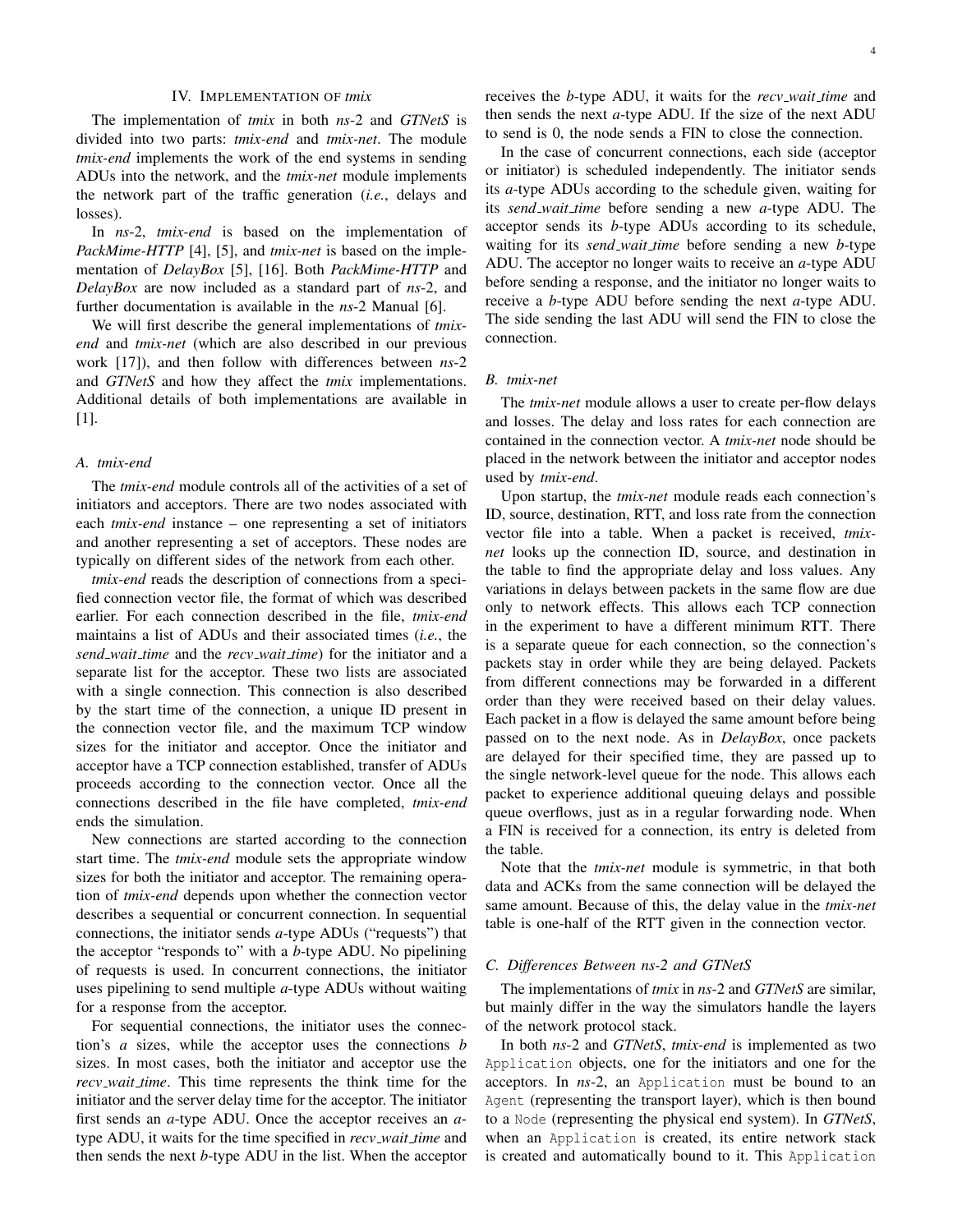

Fig. 5. Simulation Topology With Four Nodes Associated with Two *tmixend* Modules and Two *tmix-net* Nodes. Nodes n0 and n1 are associated with the inbound *tmix-end* module, and nodes n2 and n3 are associated with the outbound *tmix-end* module.

is then bound to a Node. Agents in *ns*-2 correspond to the Layer4 protocol objects in *GTNetS*.

In the *ns*-2 implementation of *tmix*, we chose to use Full-TCP as the Agent because we want to generate network traffic as realistically as possible. Full-TCP provides TCP connection startup and teardown, variable packet sizes, and full-duplex connections. There is an option in *tmix-end* to choose the particular type of Full-TCP Agent (Tahoe, Reno, NewReno, or SACK). In *GTNetS*, the TCP-based Layer4 objects are similar to the Full-TCP Agents in *ns*-2. The TCP variant can be specified when a new Application is created.

In *ns*-2, we used a maximum segment size (MSS) of 1460 bytes. In *GTNetS*, we encountered issues with buffering of short packets when the MSS was set to 1460 bytes. These issues were eliminated when using the default MSS of 512 bytes.

## *D. Examples*

In Figure 5 we show the topology used in our validation experiments and upon which our examples are based. We use two *tmix-end* modules so that we can represent two-way traffic, with initiators and acceptors on both sides of the network. Recall that a single simulation node acting as an initiator or an acceptor is actually representing a set of end systems. The terms *inbound* and *outbound* refer to the direction of the connections being initiated with respect to the area inside the dotted line in Figure 5.

Figure 6 gives an example of the *ns*-2 TCL commands needed to setup *tmix*. First, a new TmixEnd object is created. Then, the initiator and acceptor nodes are assigned, and an ID is assigned to distinguish between each TmixEnd instance. Finally, the connection vector file is assigned. To setup *tmixnet*, we create a new TmixNet object and assign the connection vector file, initiator node, and acceptor node. By default, *tmixnet* will use the loss rate specified in the connection vector

```
# Setup tmix-end
set tmixIn [new TmixEnd]
$tmixIn set-init $n(0); # name $n(0) as initiator
$tmixIn set-acc $n(1); # name $n(1) as acceptor
$tmixIn set-ID 1
$tmixIn set-cvfile "inbound.cvec"
set tmixOut [new TmixEnd]
$tmixOut set-int $n(3); # name $n(3) as initiator<br>$tmixOut set-acc $n(2); # name $n(2) as acceptor
                              # name $n(2) as acceptor
$tmixOut set-ID 2
$tmixOut set-cvfile "outbound.cvec"
# Setup tmix-net
set tmixNetIn [$ns TmixNet]
$tmixNetIn set-flowfile "inbound.cvec" \
                    [$n(0) id] [$n(1) id]
$tmixNetIn set-lossless
set tmixNetOut [$ns TmixNet]
$tmixNetOut set-flowfile "outbound.cvec" \
                      [$n(3) id] [$n(2) id]
$tmixNetOut set-lossless
# Start tmix
$ns at 0.0 "$tmixIn start"
$ns at 0.0 "$tmixOut start"
```


file. For a lossless simulation where no losses are enforced by *tmix-net*, the set-lossless option should be given.

Figure 7 gives an example of the *GTNetS* commands needed to setup *tmix*. The setup of *tmix* in both *ns*-2 and *GTNetS* is very similar, except that the *ns*-2 script is written in TCL and *GTNetS* is in C++.

Full examples, as well as the source code for the *tmix* implementations in *ns*-2 and *GTNetS*, will be available from our webpage in the near future.

# V. VALIDATION

As the validation of *tmix* in *ns*-2 was demonstrated in previous work [17], we use this section to show that the implementation of *tmix* in *GTNetS* is similar to that in *ns*-2. The connection vectors used in this validation were collected from a trace of a 1 Gbps Ethernet link connecting the campus of the University of North Carolina (UNC) with the router of its ISP. Outbound connections are those where the initiator was located at UNC and the acceptor was located somewhere else, while inbound connections are those where the acceptor was located at UNC. Because of popular download sites on campus such as www.ibiblio.org, UNC is a net producer of traffic, meaning that there is often more inbound traffic (acceptors at UNC) than outbound traffic.

In our validation, we consider the following metrics:

- *Packet Arrivals* time series of the number of packets arriving on the link per second
- *Throughput* number of bits per second transmitted on the link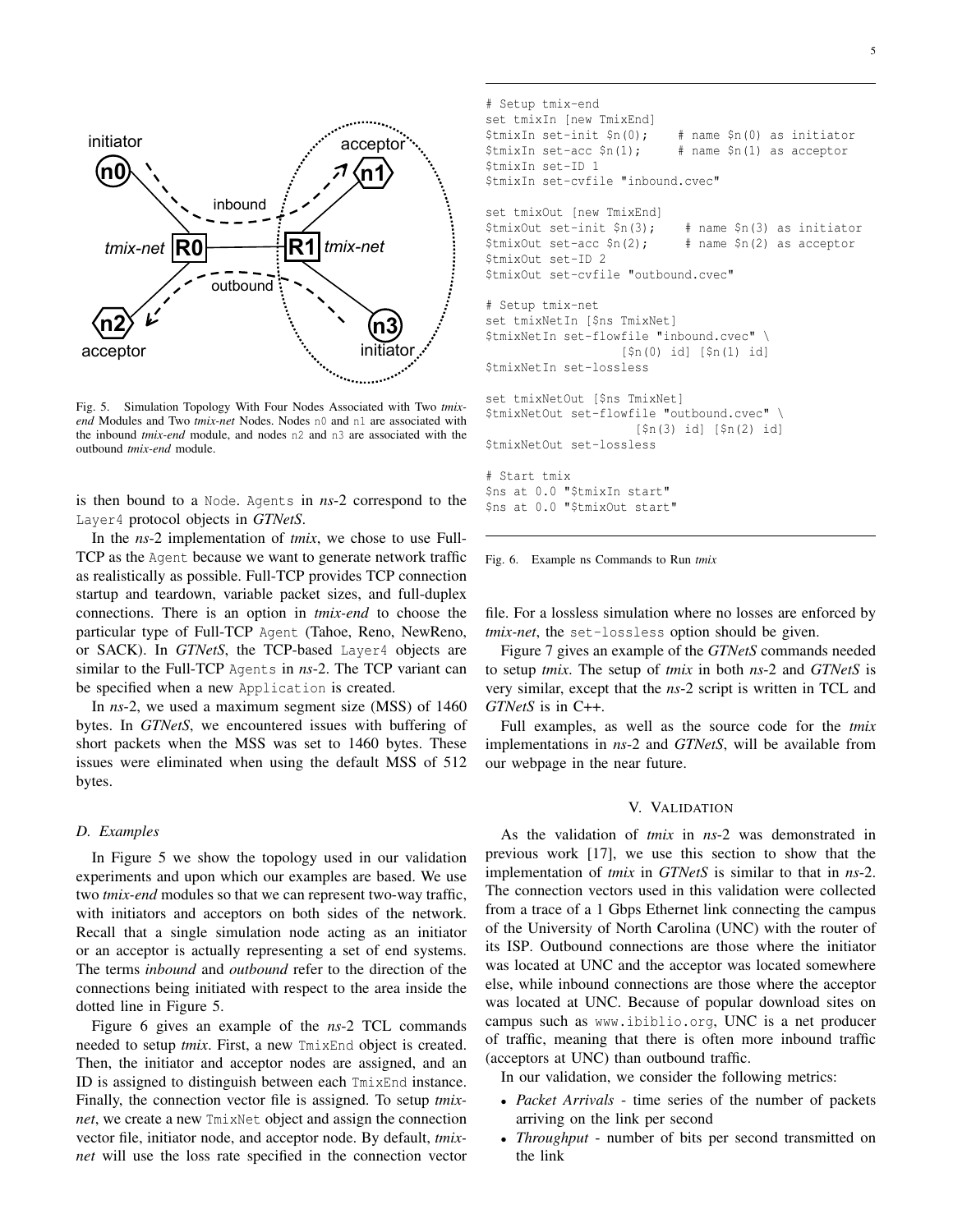```
// Setup tmix-end
TmixEnd* tmixEndIn = new TmixEnd();
tmixEndIn->Set_init(n0);
tmixEndIn->Set_acc(n1);
tmixEndIn->Set_cvfile("inbound.cvec");
tmixEndIn->Set_id(1);
TmixEnd* tmixEndOut = new TmixEnd();
tmixEndOut->Set_init(n3);
tmixEndOut->Set_acc(n2);
tmixEndOut->Set_cvfile("outbound.cvec");
tmixEndOut->Set_id(2);
// Setup tmix-net
TmixNet* tmixNetIn = new TmixNet(r0);tmixNetIn->Set_flowfile ("inbound.cvec", \
                  IPAddr("192.168.1.0"), \
                  IPAddr("192.168.1.1"));
tmixNetIn->Set_lossless();
TmixNet* tmixNetOut = new TmixNet(r1);tmixNetOut->Set_flowfile ("outbound.cvec", \
                     IPAddr("192.168.1.3"), \
                     IPAddr("192.168.1.2"));
tmixNetOut->Set_lossless();
// Start tmix
tmixEndIn->Start(0.0);
tmixEndOut->Start(0.0);
```
Fig. 7. Example GTNetS Commands to Run *tmix*

• *Active Connections* - time series of the number of active connections per second

For each of these metrics, we show the statistics calculated from the original trace data, from the *ns*-2 *tmix* traces, and from the *GTNetS tmix* traces.

As mentioned earlier, our simulation topology is shown in Figure 5. We use two *tmix-end* modules to simulate initiators and acceptors on both sides of the network. Each link has a link speed of 1 Gbps and a delay of 100 *µ*s. These parameters were set to minimize their effect on the simulation. The RTTs will be specified in the connection vectors.

# *A. Packet Arrivals*

Figure 8 shows the number of packet arrivals per second in the inbound direction, and Figure 9 shows the number of packet arrivals per second in the outbound direction. The *ns-2* line is slightly below the original trace in both figures because of two main issues. First, we found that with Full-TCP, even when the Nagle algorithm was turned off, small packets were still buffered together before being sent. For example, if an initiator was schedule to send a 600-byte ADU at time 1.53 seconds, followed 20 ms later by a 1400-byte ADU, only one 1460-byte packet would be sent at time 1.55 seconds. This, then, reduces the number of packets seen on the link. The second issue we found was with delayed ACKs. If delayed ACKs were not used, there were a larger number of packets for *ns-2* than with the original trace (*i.e.*, these were extra ACKs). Depending on the exact delay timer used (100 ms



Fig. 8. Packet Arrivals Inbound



Fig. 9. Packet Arrivals Outbound

in these experiments), there were different numbers of packet arrivals. Our conjecture is that the delayed ACK mechanism in Full-TCP in *ns-2* does not exactly mimic a real TCP stack's delayed ACK mechanism. In addition, there may have been some number of flows in the original trace that did not use delayed ACKs at all.

The *GTNetS* line is much higher than both the original and *ns-2* line. This is because we had to use a MSS of 512 bytes in *GTNetS*, which increased the number of packets used to send larger ADUs. We plan to look into the issues caused in *GTNetS* when the MSS was increased to 1460 bytes.

### *B. Throughput*

Figure 10 shows the throughput observed in the inbound direction, and Figure 11 shows the throughput in the outbound direction. Both *ns*-2 and *GTNetS* follow the original trace throughput quite well. Both simulation lines are close to the original trace. Differences between the *ns*-2 and the *GTNetS* lines may have to do with the different MSS used and the slightly different ways that *tmix-net* was implemented. We will continue to investigate these differences.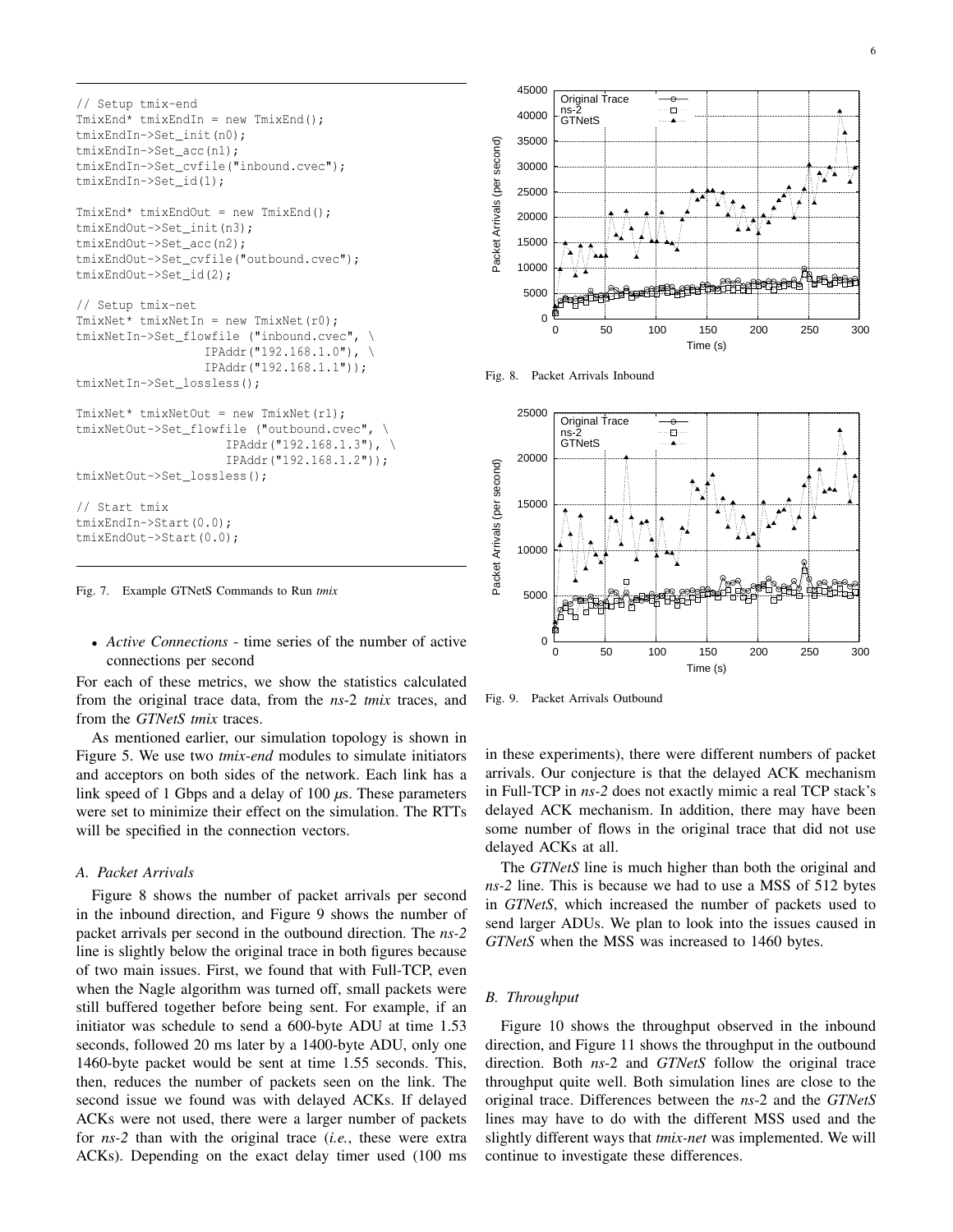

Fig. 10. Throughput Inbound



Fig. 11. Throughput Outbound

## *C. Active Connections*

Figure 12 shows the number of active connections per second. The number of active connections provides an indication of the congestion in the network. Both the *ns*-2 and *GTNetS* simulations in this figure were run in the lossy mode (where the loss rates in the connection vector were simulated), and both have similar numbers of active connections as the original trace. If instead the simulations had been run in lossless mode, there would be fewer active connections than in the original trace because more connections would have completed in a shorter amount of time (due to the absence of loss).

### *D. Running Time*

One thing that surprised us was the difference in running times. We expected that the *GTNetS* simulation would run faster since it is implemented solely in C++ rather than a mix of C++ and OTcl, but we found that the *ns*-2 implementation was faster. On a 3.4 GHz Intel Pentium 4 machine with 2 GB of memory, the 300-second *ns-2* simulation completed in about 18 minutes, while the *GTNetS* simulation took just over an hour to complete.



Fig. 12. Active Connections

#### VI. CONCLUSIONS

Network simulations are a useful tool for researchers studying Internet protocols and mechanisms. A major problem with simulations is the lack of realistic models of Internet traffic. The *a-b-t* model and accompanying *tmix* traffic generator can provide for a rapid transition from tracing network links to replaying, in a network-independent manner, the source-level characteristics of the measured traffic. We have implemented the *tmix* generator in the *ns*-2 and *GTNetS* network simulators and have shown that both simulators can produce traffic that is statistically similar to that observed on a real Internet link.

Future work in regards to the *a-b-t* model, as described in [17], includes characterizing UDP traffic, to provide a richer model of Internet links. We will continue to work on the implementations of *tmix* in *ns-2* and *GTNetS* to address some of the issues discussed earlier and to reduce the running time and memory requirements. In addition, we plan to host a repository of connection vector files traced from various links that researchers can download and use in their simulations. We hope that this work will provide network researchers with a method for conducting more realistic experiments than were possible before.

#### **ACKNOWLEDGMENTS**

We thank George Riley of Georgia Tech for many helpful conversations about *GTNetS* and for contributing code to the *tmix-net* portion of the *GTNetS* implementation. We also thank Shobana Natesan Sampath and Venkata Vasireddi of Clemson University for help in coding *tmix* in *ns*-2. Finally, we thank Felix Hernandez-Campos of the University of North Carolina for collecting the traces and producing the *tmix* connection vectors for the links we used in the validation study.

#### **REFERENCES**

- [1] P. Adurthi. Generating *tmix*-based TCP application workloads in ns-2 and GTNetS. Master's thesis, Clemson University, 2006.
- P. Barford and M. E. Crovella. Generating representative web workloads for network and server performance evaluation. In *Proceedings of ACM SIGMETRICS*, pages 151–160, 1998.